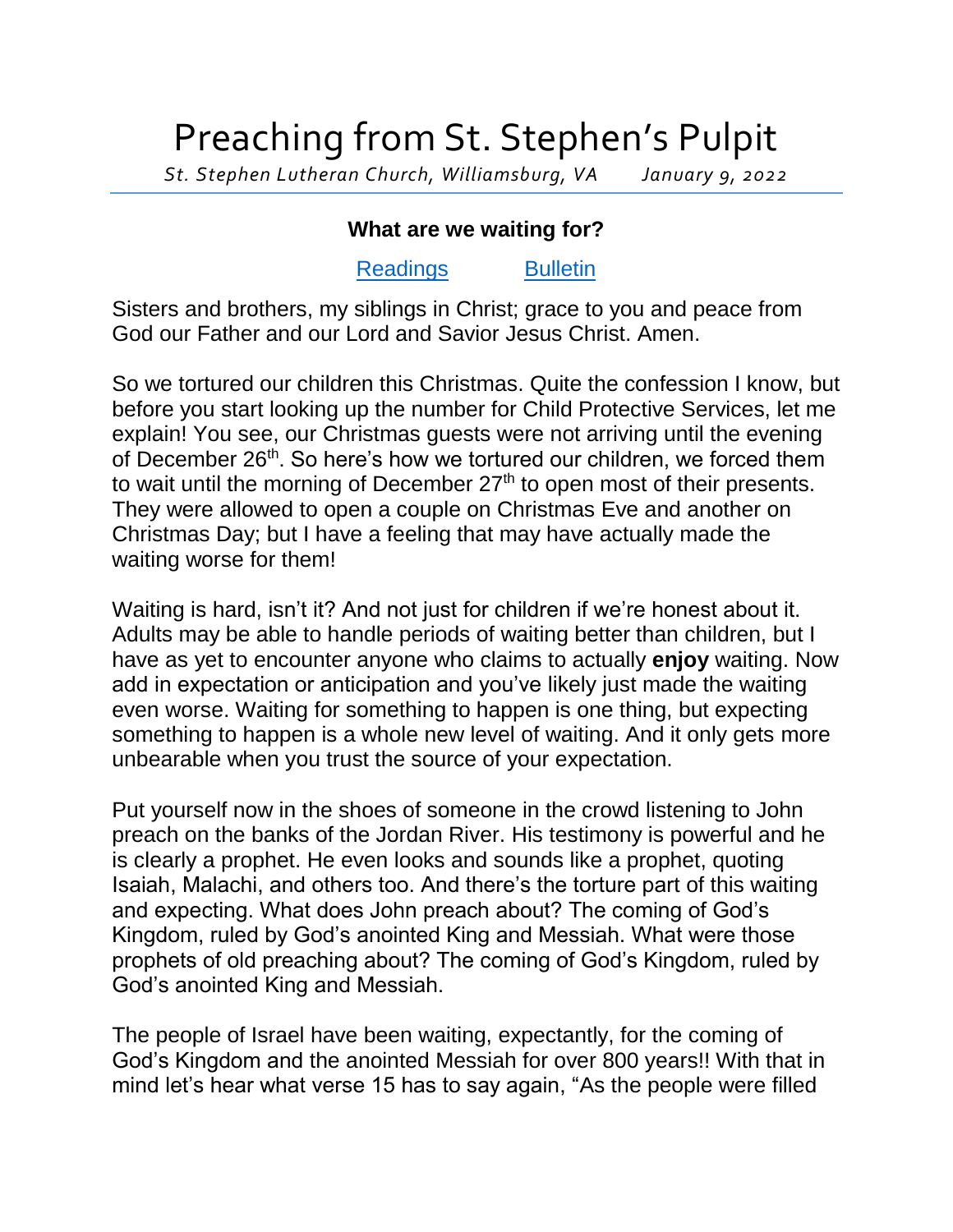with expectation, and all were questioning in their hearts concerning John, whether he might be the Messiah."<sup>1</sup> 800 years...filled with expectation seems like the understatement of the century…or eight centuries. It also goes to show why the crowds were "questioning in their hearts" whether John was the Messiah. After all, they've been waiting for the promised one to come for a **very** long time.

All in all our children handled the torture of waiting two extra days to open presents fairly well. Certainly better than the crowds at the Jordan River. But to be fair, two days is nothing compared to 800 years. Why don't I think very highly of the crowd's ability to expectantly wait? Mostly because they completely miss the exact thing they've been waiting so expectantly for! They miss the anointing of Jesus as King and Messiah despite the fact that it takes place right in their midst.

Luke does not provide much fanfare for Jesus' baptism. In Mark you've got the heaven's being torn open, in Matthew you've got the back and forth between Jesus and John, and in John's Gospel we have John the Baptizer loudly calling Jesus the Lamb of God and testifying that he saw the spirit settle on Jesus when he was baptized. Luke has hardly any of that! Which begs the question, why?

There are all sorts of theories as to why Luke seems to downplay the baptism of Jesus. Many commentators suggest that Luke is trying to make it clear that John is subordinate to Jesus and does so by largely omitting John from the actual baptism of Jesus (in the whole two verses Luke dedicates to the baptism). Others suggest that Luke is more concerned with the two different messages of John and Jesus and that he wants to move from John's exhortations to the message of Christ in a clear and delineated way.

Both of these could be true, but I think there's another option that could be at play here as well. What if Luke is merely reflecting how misguided human expectations can be; especially when it comes to God? It wouldn't even be the first time Luke has done this, even though we're barely two and half chapters in to the Gospel. Take Luke's opening verses for example, starting after the dedication to Theophilus: "In the days of King Herod of Judea, there was a priest named Zechariah, who belonged to the

 <sup>1</sup> Luke 3:15 (NRSV)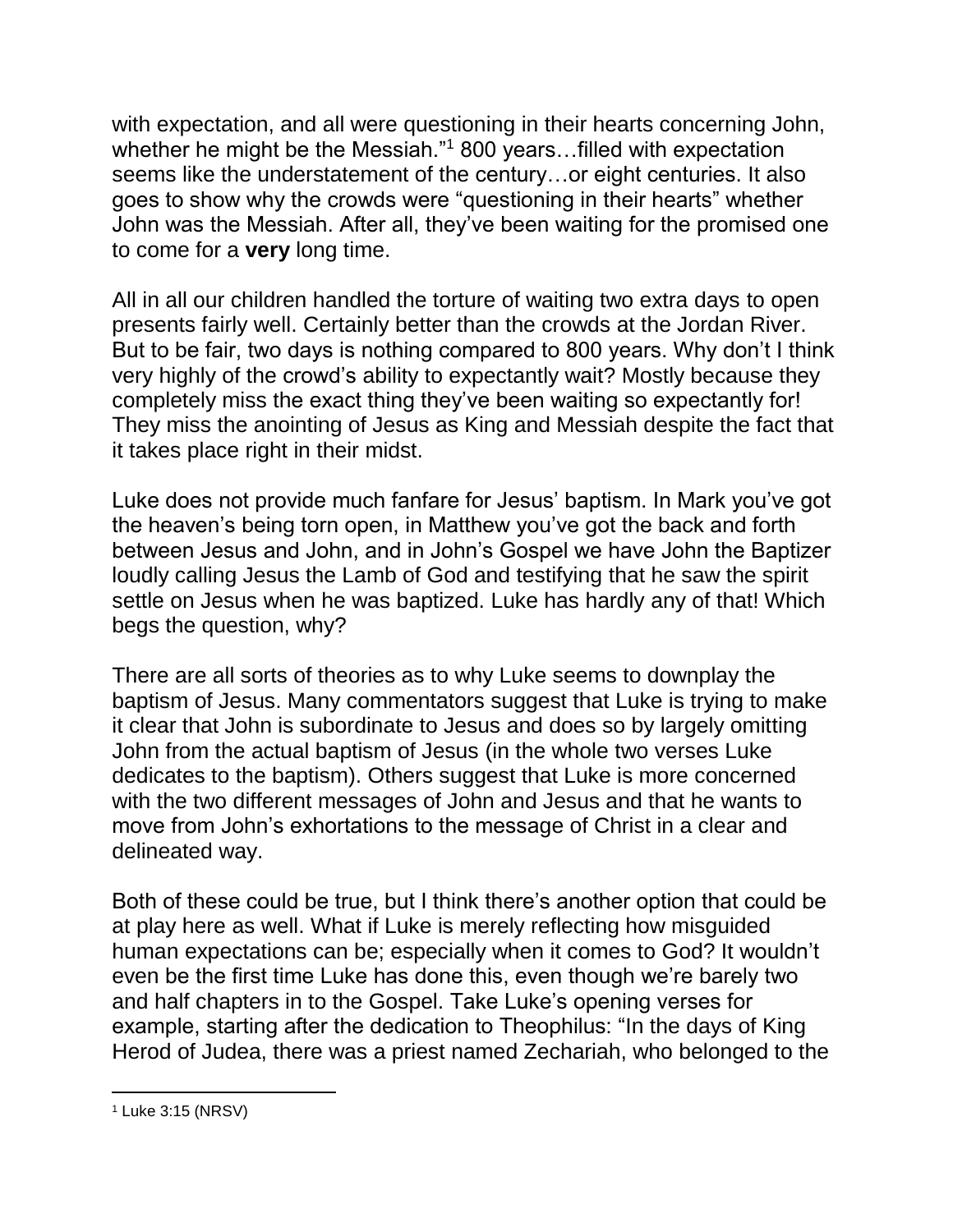priestly order of Abijah. His wife was a descendant of Aaron, and her name was Elizabeth. Both of them were righteous before God, living blamelessly according to all the commandments and regulations of the Lord."<sup>2</sup> Given these verses we might expect Aaron and Elizabeth to be important figures in Luke's gospel, but we won't hear of them again after the second chapter. How about their son, John? He won't figure all that prominently in Luke's gospel either; though we'll hear a bit more about him than we do his parents!

The second chapter of Luke starts off with a similar sort-of expectation setting. We read: "In those days a decree went out from Emperor Augustus that all the world should be registered. This was the first registration and was taken while Quirinius was governor of Syria. All went to their own towns to be registered. Joseph also went from the town of Nazareth in Galilee to Judea, to the city of David called Bethlehem, because he was descended from the house and family of David."<sup>3</sup> Once again, Luke seems to be setting up our expectations only to subvert them. He begins this section by naming some important people, but then he pivots from the center of the Roman Empire to the tiny village of Bethlehem; from some of the most important figures of the time, to two nobodies named Mary and Joseph.

Luke seems to understand how human expectations work. He then uses that expectation to surprise us with how God works; which is **vastly** different from how we do things. Why did the expectant crowds miss the coming of God's Kingdom and the anointing of the chosen Messiah? Because it didn't come in the way they were expecting. They thought John might be close, but he still wasn't quite right. Then along comes Jesus, he is quietly baptized and in prayer afterwards God anoints him for his mission and ministry. But Jesus wasn't what the people we expecting, and so they missed the event they'd been expectantly waiting for.

I worry sometimes that we miss what God is up to because it's not what we expect too. There's a quote I read recently by Stephen Gould about the fervor over studying Einstein's brain that erupted after he died. The quote goes like this: "I am, somehow, less interested in the weight and convolutions of Einstein's brain than in the near certainty that people of

l

<sup>2</sup> Luke 1:5-7 (NRSV)

<sup>3</sup> Luke 2:1-4 (NRSV)